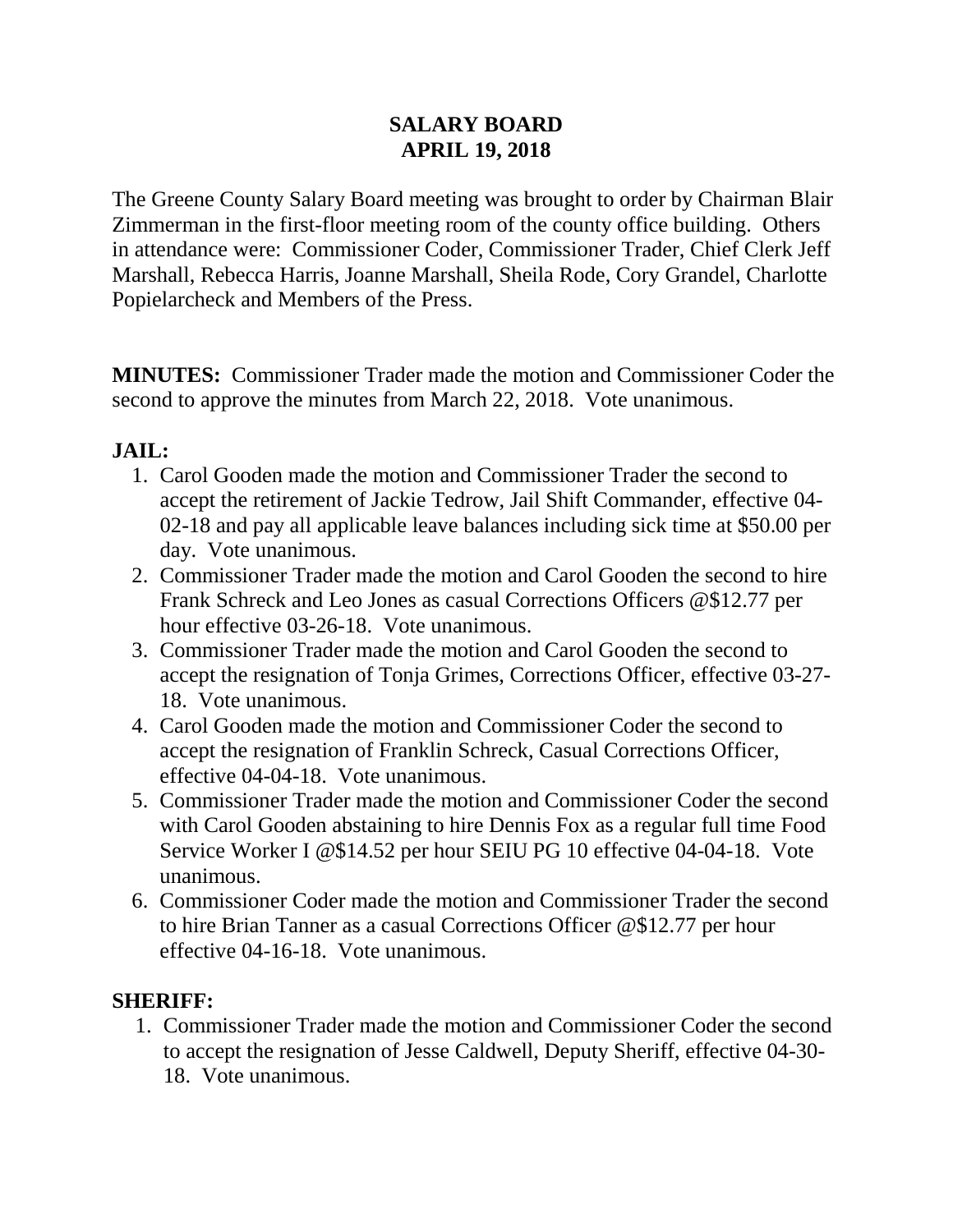- 2. Commissioner Trader made the motion and Carol Gooden the second to hire Chris Bailey as a regular full time Department Clerk I @\$12.47 per hour SEIU PG 4 effective 04-25-18. Vote unanimous.
- 3. Commissioner Coder made the motion and Commissioner Trader the second to hire William Shrader as a regular full time Security Officer I @\$12.77 per hour SEIU PG 5 effective 04-23-18. Vote unanimous.

### **TRANSPORTATION:**

- 1. Commissioner Trader made the motion and Commissioner Coder the second to accept the promotion of Stacey Mason to temporary full time Customer Service Representative with no change in hourly rate to cover while coworker is on leave of absence. Vote unanimous.
- 2. Commissioner Trader made the motion and Commissioner Coder the second to removing from payroll, Sarah Eddy, Casual Van Driver, effective 04-04- 18. Vote unanimous.
- 3. Commissioner Coder made the motion and Commissioner Trader the second to accept the promotion of James Shriver to regular full time Van Driver I @\$14.52 per hour SEIU PG 10 effective 05-14-18 and waive benefit waiting period due to prior time worked. Vote unanimous.

### **CONSERVATION:**

- 1. Commissioner Trader made the motion and Commissioner Coder the second to accept the resignation of April Brummage, Environmental Program Specialist, effective 04-17-18. Vote unanimous.
- 2. Commissioner Coder made the motion and Commissioner Trader the second to accept the retirement of Becky Salosky, Fiscal Officer, effective 05-04-18 and pay \$5,000 severance and all applicable leave balances including sick time at \$50.00 per day. Vote unanimous.

### **HUMAN SERVICES:**

- 1. Commissioner Trader made the motion and Commissioner Coder the second to accept the retirement of Mary Ann Dispenza, Case Management Coordinator, effective 04-13-18 and pay \$5,000 severance and all applicable leave balances including sick time at \$50.00 per day. Vote unanimous.
- 2. Carol Gooden made the motion and Commissioner Coder the second to accept the promotion of Lori Lhota from probation to regular status CTC Mobilizer @\$20.08 per hour UMWA HS/CYS effective 01-01-18. Vote unanimous.